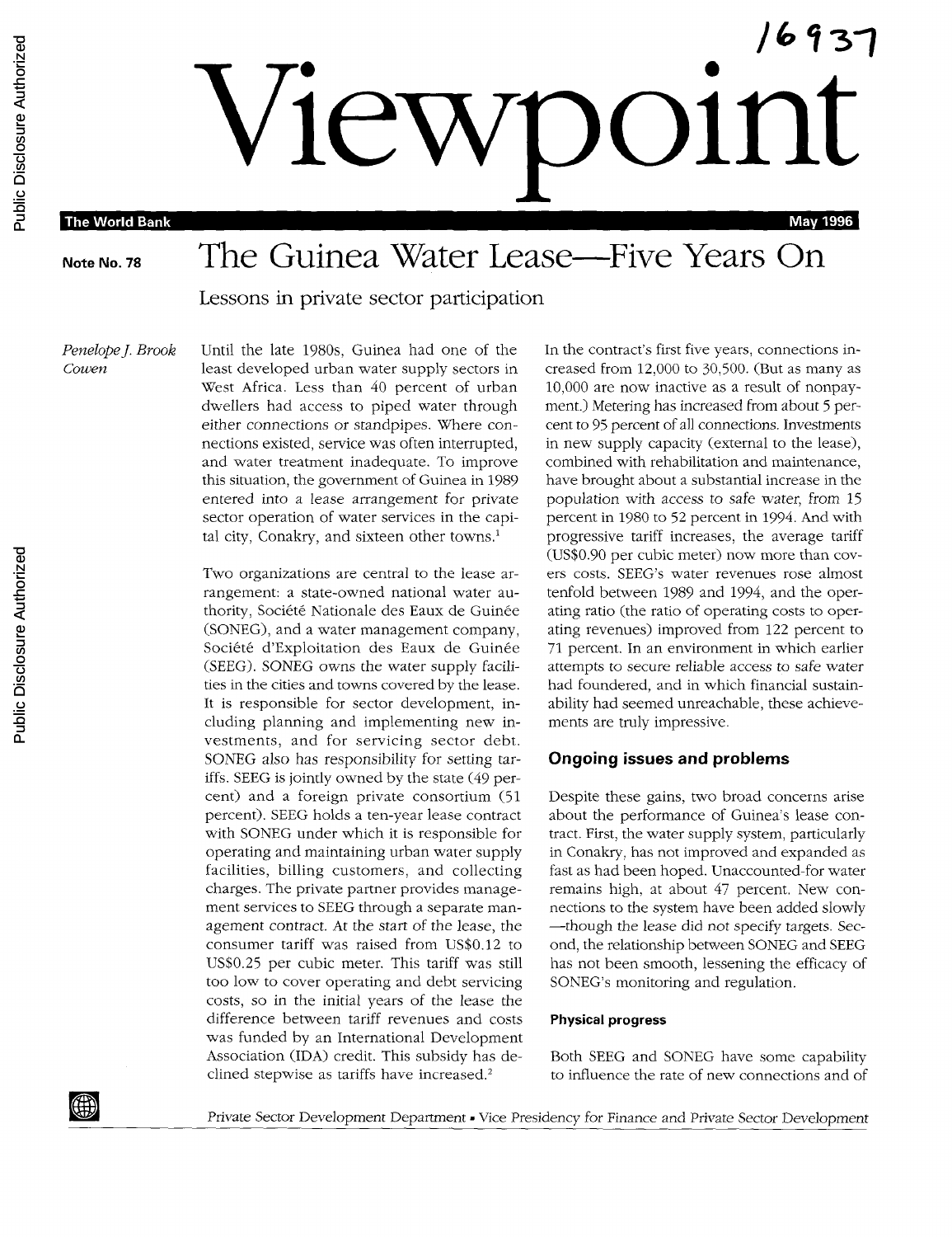tends to attribute slow progress to failures by cess in bringing clear commercial incentives to the other. For example, SONEG attributes the bear on the private sector company in its opslow pace of new connections to SEEG's reluc- eration and maintenance roles. Weakness in tance to make connections from existing exten- SONEG's monitoring of SEEG could have broad much of the demand for new connections is in adequate reporting and monitoring, SONEG will areas where SONEG has yet to invest in net- have difficulty assessing the soundness of SEEG's work extensions. For unaccounted-for water, requests for increases in the overall tariff and in SONEG's slowness in procuring rehabilitation its share. To the extent that SONEG responds works is probably a factor, but SEEG's incen- passively to proposals from SEEG for tariff intives to reduce losses have almost certainly been creases, SEEG's commercial risk is lessened. At weakened by its low production costs. Commer- the limit, if the tariff is set on a cost-plus basis, cial losses are rising as tariff increases lead to the lease will approximate a management conmore defaults on bills and stronger incentives tract (and one without specific performance tarfor illegal connections. Nonpayment by govern- gets and enforcement mechanisms) and

SEEG and SONEG are unlikely to resolve con- the standards not only of developing countries, cerns about unaccounted-for water and new but also of industrial countries.) connections. The coordination of new investment with operation and maintenance will re- A second cost of weak monitoring and enforcemain problematic as long as commercial risks ment is a reduced capacity to enforce separation are shared between the two entities and SONEG between SEEG's extension and rehabilitation remains the principal financier of works that activities and its operation activities. For excontribute to SEEG's effectiveness as an op- ample, where monitoring is weak, financial erator. The problem is further aggravated by a transfers between activities putatively subject lack of clear separation between SEEG's ac- to commercial risk and those performed on a tivities as an operator, for which it theoreti- cost-plus basis might go undetected. Again, the cally bears some commercial risk, and its result could be a reduced capacity by SONEG activities as a service contractor to SONEG for to control its own commercial risk. rehabilitation and extension works, which are performed on a cost-plus basis. **Lessons**

trative capacity, and solid political will to en- services. It would be unfair, and inappropriate, force their letter and spirit. They are not to use hindsight to criticize arrangements that necessarily easier to administer and regulate than are a major advance over earlier attempts to imcontracts for more fully fledged private sector prove water service delivery in low-income involvement, such as concessions. A lease may countries and that have produced real gains for<br>be simpler to administer than a concession be-<br>consumers. But hindsight can provide guidance be simpler to administer than a concession because the administrator does not need to define for ongoing improvements in Guinea and for or monitor investments by the lessee. But leases future projects in other countries. Many lowrequire coordination and the allocation of com- income countries, from the transition economercial risk between the government, as inves- mies of Central Europe to African nations such tor, and the private sector, as operator. <br>
as Angola and Mozambique, share Guinea's

reduction in unaccounted-for water. But each In Guinea, the government has had limited sucsions to the network, while SEEG argues that repercussions. For example, in the absence of ment departments was a major problem in 1995. commercial risk will be borne exclusively by the government. (In practice, tariffs have risen Attempts to improve coordination between steadily. The current US\$0.90 tariff is high by

**Institutional efficacy The Guinea lease represents an innovative,** broadly successful attempt to draw on the Lease contracts require a high level of adminis- strengths of the private sector to improve water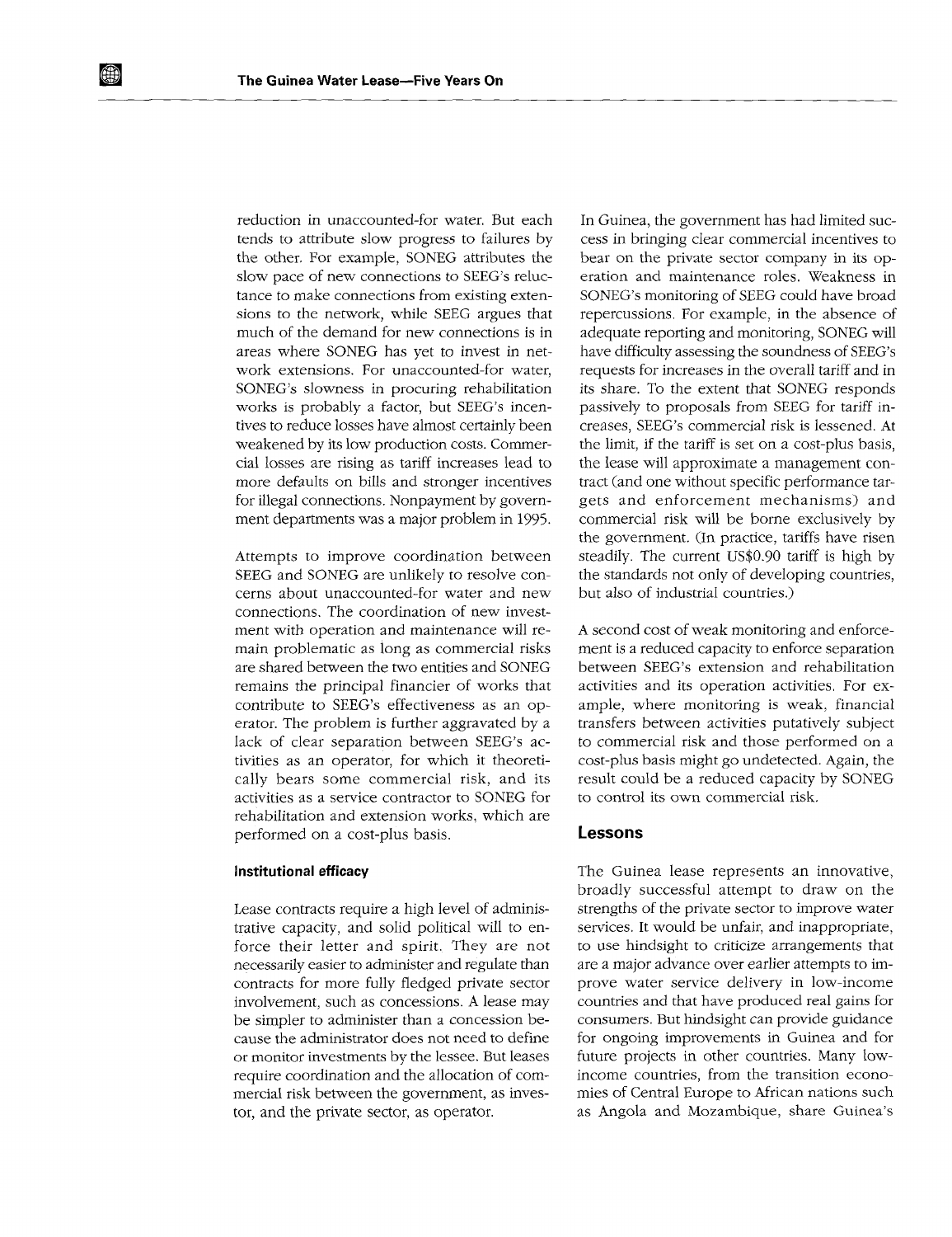problems in improving water services. Im- planned. The risk sharing implied by a stepproving and expanding service requires large wise process has proved difficult to implement investments. The government's capacity to un- and enforce, with the result that gains to condertake the required investments directly or to sumers have been less than hoped for and oversee their implementation is limited. Pass- much suspicion remains between the public ing as much investment responsibility to the and private sectors. The question then arises private sector as possible-as soon as possible as to what other countries might do to repli- -is thus highly desirable. cate the gains of the Guinean approach while

assumed to be unwilling to make large invest- ambitious steps than were attempted in Guinea, ment commitments in the water sector in very or an altogether bolder, larger step toward poor developing economies. Water sector as- privatization. sets amortize over long periods and have limited or no resale value. Where capital markets **Privatization in small steps** are underdeveloped, an investor who wants to sell out may have limited ability to dispose of The key to an effective gradual move to prihis shares. On top of this, the water sector is vate participation is, at each stage in the proprone to government intervention. In this kind cess, a realistic and enforceable allocation of of environment, the credibility of the govern- functions and risks between the parties. Funcment as a long-term contractual partner or regu- tions and risks should be allocated in accorlator, or both, is critical to the willingness of dance with the comparative advantages of the private companies to invest in the sector, and parties in performing the functions and manto the price tag that the private sector will, one aging the risks. For example, if exposure to

troducing private sector involvement and com- the private partner is unwilling to take on any mercializing the water business in a gradual, substantial commercial risk, a lease or a constepwise manner. Using a lease arrangement, cession should be abandoned in favor of a manrather than a full-fledged concession or asset agement contract with few, largely indisputable, sale, meant that the private sector was not re- performance targets (as is proposed, for exquired to commit any investment funds. Using ample, for Angola). an IDA credit to smooth the process of tariff increases meant that the operating business If government agencies lack the capacity to could function on a quasi-commercial basis from monitor and enforce contracts with the private the beginning. The government's minority share sector, the factors to be monitored should be in the operating company presumably gave as- as simple as possible. This again favors a mansurances that there would be some local share agement contract over a lease. Industrial counin the benefits of commercialization, beyond the try blueprints for regulatory structures and benefits from improved services. The expected functions should be avoided in favor of carebenefits were twofold: early and lasting gains ful analysis of the minimum administrative and in the availability of services and the efficiency regulatory functions required, and of the comof service delivery, and, in the medium term, parative advantage of different agencies in perthe creation of an environment more attractive forming these functions without undue political

portant gains, has not worked out exactly as for example, in Albania.)

avoiding some of its shortcomings. Two broad Private sector companies, however, have been options present themselves: privatization by less

way or another, place on its involvement. commercial risk is the primary source of performance incentives for a private partner, that Guinea sought to resolve these problems by in- risk should be borne by the private partner. If

to private sector investment and risk taking. interference. One option is to contract out parts of the monitoring function to private sector The Guinean approach, while producing im- auditors. (This approach has been proposed,